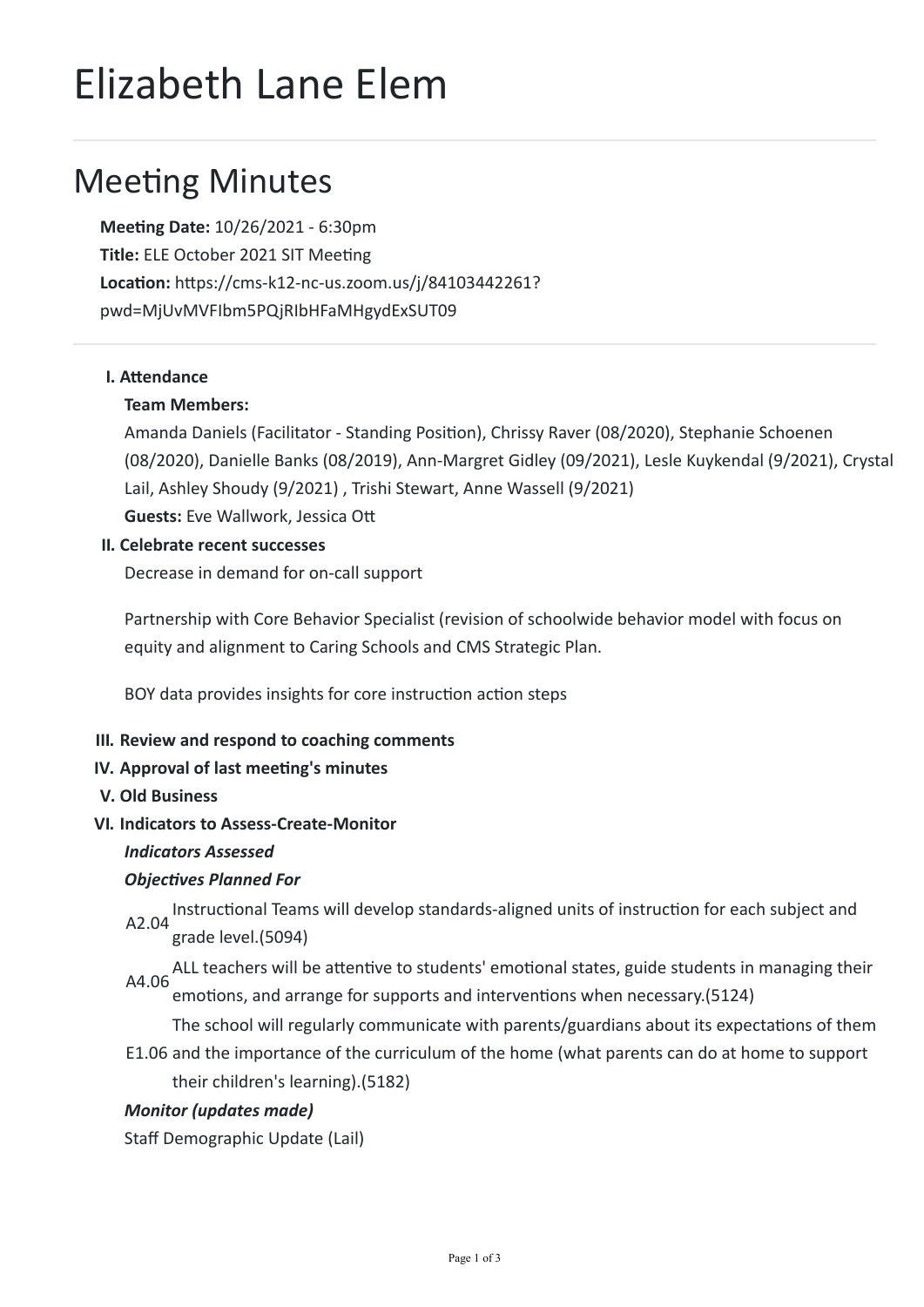44 classroom teachers after reduction (5) and promotion (2)

COVID Support Staff Hired (started 10/27/21, currently in training)

Guest Teacher Initiative-grant funded position-one substitute to report to school each day-full time w/ benefits-use as needed

Substitute Bonus Structure-\$200 bonus for completing 5 jobs per month; \$500 for 10 jobs per month

Vacancies: lunch monitor (2 hours per day), .5 ADM Teacher, interim teacher (2 positions in 2nd grade)

Enrollment-809-increase in Hispanic/ELL populations

Behavior Process (Stewart)

Supporting students social emotional development-Caring Schools Curriculum/SEL Standards

On call schedule to meet immediate behavioral needs-number of calls trending down significantly

Student Support team weekly meetings to discuss needs/brainstorm strategies

Core Behavior Plan-district collaboration to better support staff in meeting student emotional needs

Review Plan Indicators (Lail)

Instructional Teams will develop standards-aligned units of instruction for each subject and grade level.(5094)

Review available data for selected indicators

BOY Data (Daniels K-2; Wallwork 3-5)

Daniels shared first quarter composite data for literacy and math-grades K-2-students are performing well on assessments that evaluated objectives taught

Wallwork shared first quarter data for literacy and math-grades 3-5-students are performing well on assessments that evaluated objectives taught

ALL teachers will be attentive to students' emotional states, guide students in managing their emotions, and arrange for supports and interventions when necessary.(5124)

Panorama SEL Survey (Ott)

Shared 2020-2021 survey results-K-2 data collected from teachers; 3-5 data collected from student survey